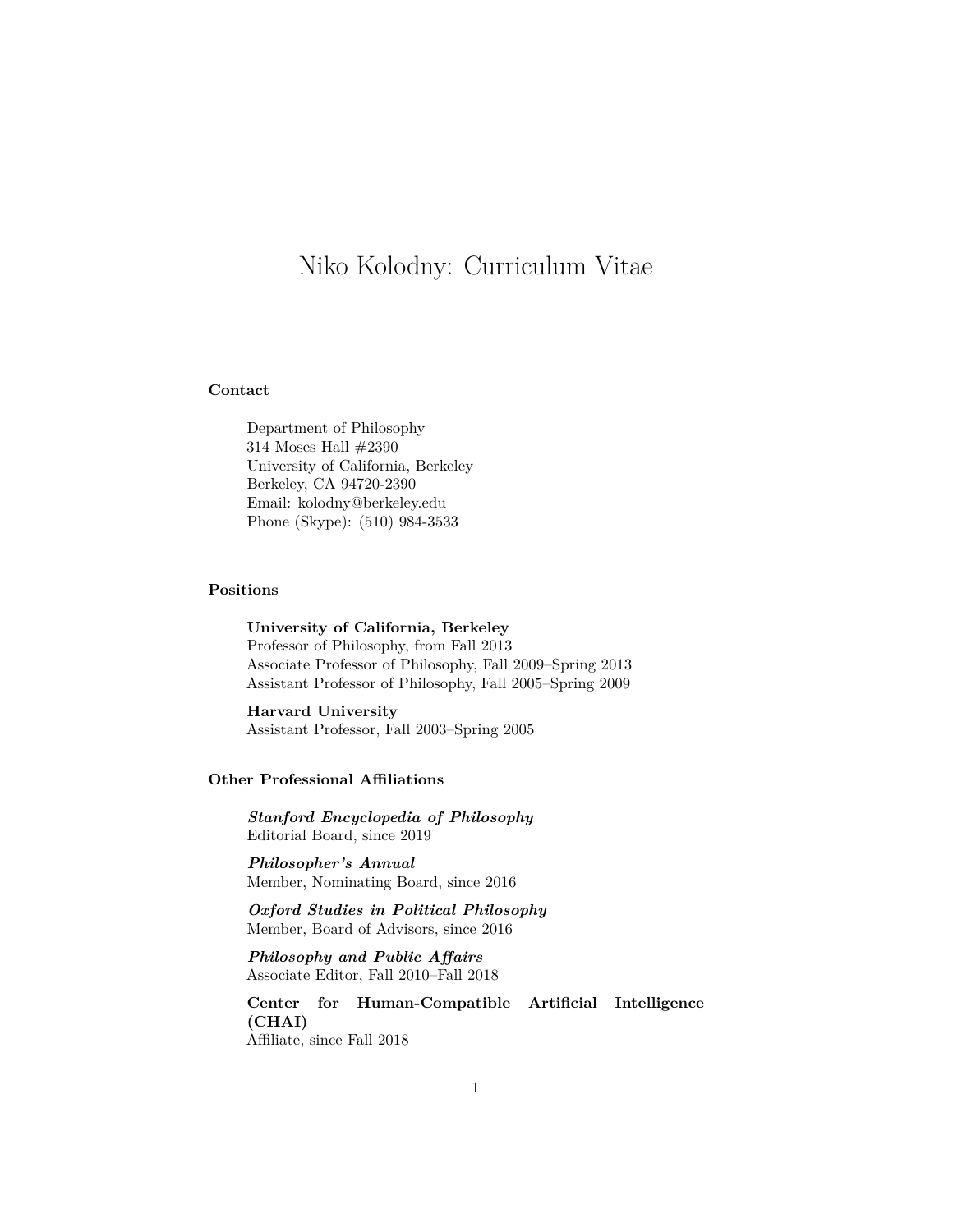#### **New York Institute of Philosophy**

Member, Project on New Directions in Political Philosophy, led by Samuel Scheffler, Fall 2010–Spring 2013

#### **Princeton University**

Member, Young Ethicists Network, led by Michael Smith, Liz Harman, and Sarah McGrath, Spring 2012–Fall 2013

# **Australian National University, Research School of Social Sciences**

Harsanyi Fellow, Summer 2013

# **Australian National University, Research School of Social Sciences**

Research Associate, Summer 2004

Funded by an Australian Research Council grant awarded to Michael Smith for the project, "Reasons and Rationality"

#### **Education**

# **Ph.D., University of California, Berkeley, Philosophy, 2003**

- Dissertation: "Relationships as Reasons," supervised by Samuel Scheffler (Chair), R. Jay Wallace, and Christopher Kutz (Law)
- Jacob Javits Fellowship, 1998–2001
- University Fellowship, 1997–98, 2001–03

**M.A., University of Oxford, Philosophy, Politics, and Economics (papers in Philosophy and Economics), First Class, 1996**

• Henry Wilde Prize in Philosophy, 1996

**B.A., Williams College, Philosophy, 1994**

#### **Edited Books**

- 1. *The Possibility of Philosophical Understanding: Essays for Barry Stroud*, co-edited with Jason Bridges and Wai-hung Wong (New York: Oxford University Press, 2011)
- 2. *Death and the Afterlife*, by Samuel Scheffler, with an introduction by Niko Kolodny and commentary by Harry Frankfurt, Niko Kolodny, Seana Shiffrin, and Susan Wolf (Oxford: Oxford University Press, 2013).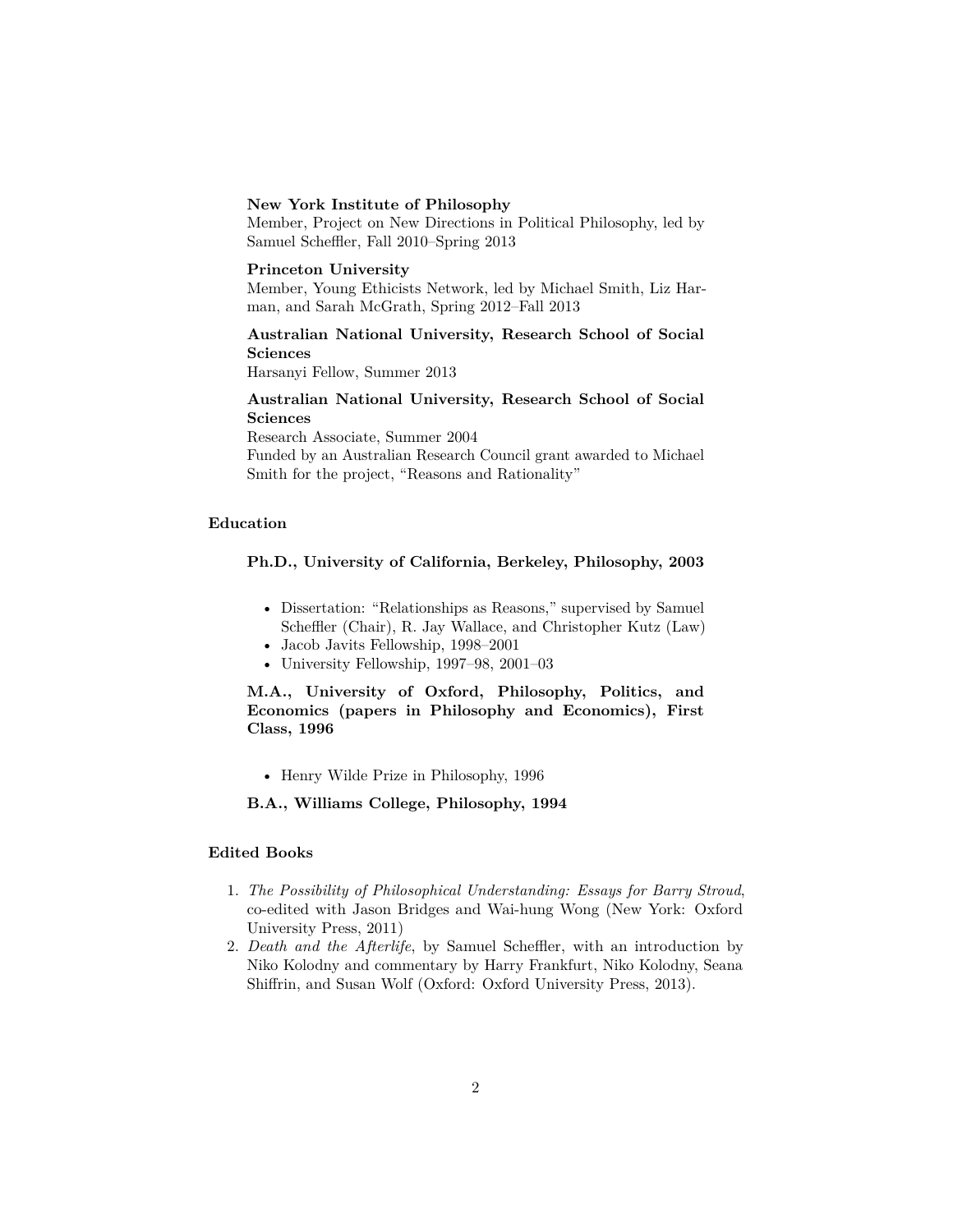## **Book Chapters**

- 1. "Saving Posterity From a Worse Fate," in *Ethics and Existence: The Legacy of Derek Parfit*, edited by Jeff McMahan, Tim Campbell, James Goodrich, and Ketan Ramakrishnan (Oxford: Oxford University Press, 2022).
- 2. "Democratic Law as Medium and Message," in Seana Shiffrin, *Democratic Law*, with an introduction by Hannah Ginsborg and commentary by Niko Kolodny, Annie Stilz, and Richard Brooks (Oxford: Oxford University Press, 2021).
- 3. "Being Under the Power of Others," in Yiftah Elizar and Genevieve Rousseliere, *Republicanism and Democracy* (Cambridge: Cambridge University Press, 2019)
- 4. "Instrumental Reasons," in Daniel Star, ed, *The Oxford Handbook of Reasons and Normativity* (Oxford: Oxford University Press, 2018).
- 5. "Help Wanted: Subordinates," in Elizabeth Anderson, *Private Government*, with an introduction by Stephen Macedo and commentary by David Bromwich, Tyler Cowen, Ann Hughes, and Niko Kolodny (Princeton: Princeton University Press, 2017), pp. 99–107.
- 6. "Introduction," in Sam Scheffler, *Death and the Afterlife*, with an introduction by Niko Kolodny and commentary by Harry Frankfurt, Niko Kolodny, Seana Shiffrin, and Susan Wolf (Oxford: Oxford University Press, 2013).
- 7. "That I Should Die and Others Live," in Sam Scheffler, *Death and the Afterlife*, with an introduction by Niko Kolodny and commentary by Harry Frankfurt, Niko Kolodny, Seana Shiffrin, and Susan Wolf (Oxford: Oxford University Press, 2013).
- 8. "The Quest to Understand Philosophy," co-authored with Jason Bridges, in Jason Bridges, Niko Kolodny, and Wai-hung Wong, eds, *The Possibility of Philosophical Understanding: Essays for Barry Stroud* (New York: Oxford University Press, 2011).
- 9. "Aims as Reasons," in Samuel Freeman, Rahul Kumar, and R. Jay Wallace, eds, *Reasons and Recognition: Essays on the Philosophy of T.M. Scanlon* (New York: Oxford University Press, 2011).
- 10. "Which Relationships Justify Partiality? General Considerations and Problem Cases," in Brian Feltham and John Cottingham, eds, *Partiality and Impartiality: Morality, Special Relationships and the Wider World* (Oxford: Oxford University Press, 2010).

#### **Journal Articles**

- 1. "Discrimination, Subordination, and Pluralism," *Jurisprudence* 12:4 (2021).
- 2. "What, If Anything, Is Wrong with Gerrymandering?" *University of San Diego Law Journal* 56:4 (2019).
- 3. "Why Equality of Treatment and Opportunity Might Matter," *Philosophical Studies* 176 (2019).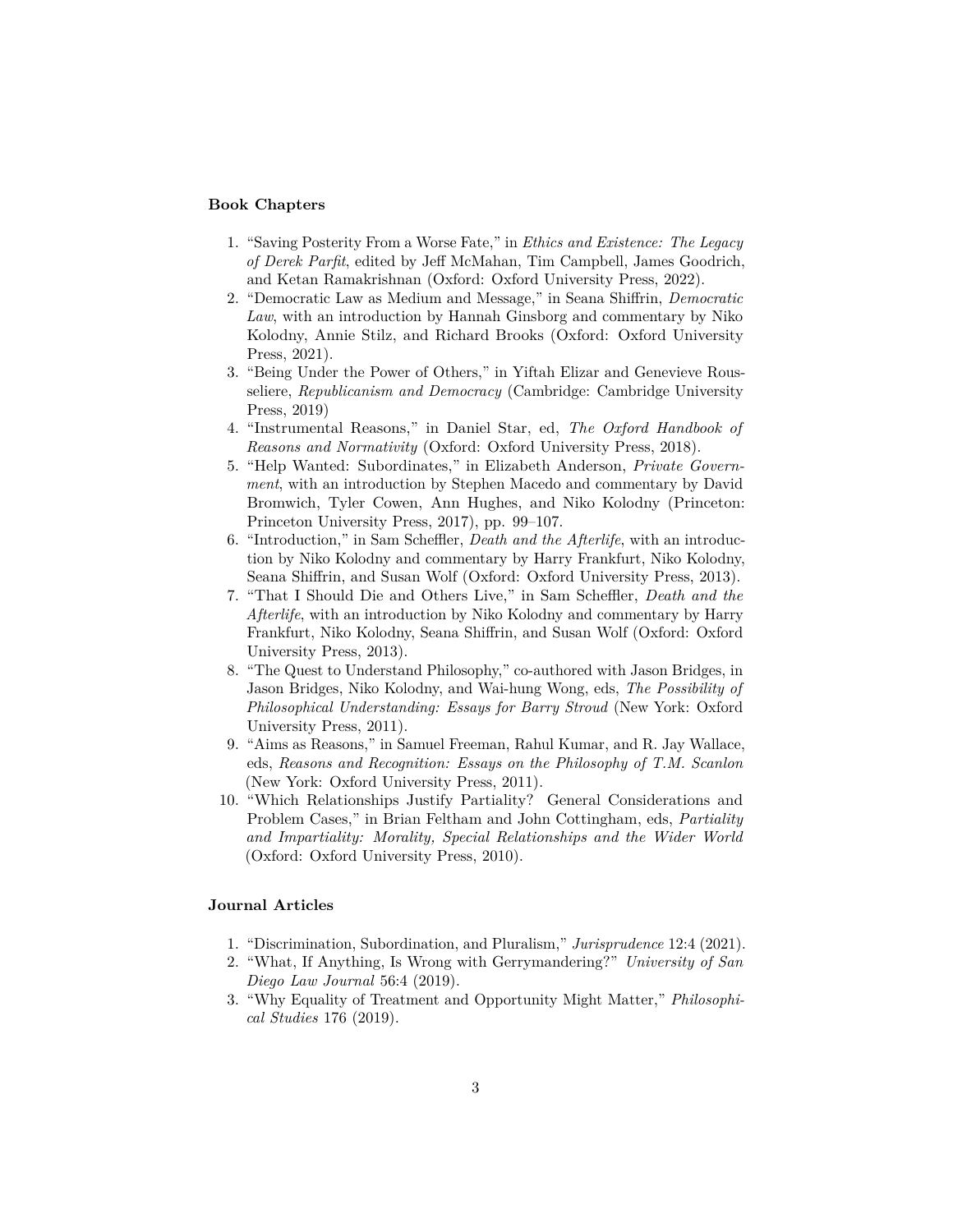- 4. "Standing and the Sources of Liberalism" *Politics, Philosophy, Economics* 17:2 (2018).
- 5. "What Makes Threats Wrong?" *Analytic Philosophy* 58:2 (2017).
- 6. "Dynamics of Affirmation," *Philosophy and Phenomenological Research* 92:3 (2016).
- 7. "Political Rule and Its Discontents," *Oxford Studies in Political Philosophy* 2 (2016).
- 8. "Rule Over None II: Social Equality and the Justification of Democracy," *Philosophy and Public Affairs* 42:4 (2014).
- 9. "Rule Over None I: What Justifies Democracy?" *Philosophy and Public Affairs* 42:3 (2014).
- 10. "Foreword," *Harvest Moon: The Berkeley Undergraduate Philosophy Journal, 2011 New Crop Prize Edition* (2012).
- 11. "Raz's Nexus," *Jurisprudence* 2:2 (2011).
- 12. "Scanlon's Investigation: The Relevance of Intent to Permissibility," *Analytic Philosophy* 52:2 (2011).
- 13. "Ifs and Oughts," co-authored with John MacFarlane, *Journal of Philosophy* 107:3 (2010).
- 14. "The Explanation of *Amour-Propre*," *Philosophical Review* 119:2 (2010).
- 15. "Which Relationships Justify Partiality? The Case of Parents and Children," *Philosophy and Public Affairs* 38:1 (2010).
- 16. "Comments on Munoz-Darde's 'Liberty's Chains'," *Supplemental Proceedings of the Aristotelian Society* 83:1 (2009)
- 17. "Reply to Bridges," *Mind* 118:470 (2009).
- 18. "The Myth of Practical Consistency," *European Journal of Philosophy* 16:3 (2008)
- 19. "Why Be Disposed to Be Coherent?," *Ethics* 118:3 (2008)
- 20. "How Does Coherence Matter?," *Proceedings of the Aristotelian Society* 107:1 (2007)
- 21. "State or Process Requirements?," *Mind* 116:462 (2007)
- 22. "Why Be Rational?," *Mind* 114:455 (2005) (German translation in Christoph Halbig and Tim Henning, eds, *Die neue Kritik der instrumentellen Vernunft* (Frankfurt a.M.: Suhrkamp, 2012))
- 23. "Love as Valuing a Relationship," *Philosophical Review* 112:2 (2003)
- 24. "Promises and Practices Revisited," co-authored with R. Jay Wallace, *Philosophy and Public Affairs* 31:2 (2003)
- 25. "Do Associative Duties Matter?," *Journal of Political Philosophy* 10:3 (2002)
- 26. "The Ethics of Cryptonormativism: A Defense of Foucault's Evasions," *Philosophy and Social Criticism* 22:5 (1996)

#### **Work in Progress**

1. "An Objection to Workplace Hierarchy Itself?" in *Working as Equals* edited by Julian Jonker and Grant Rozeboom (in preparation).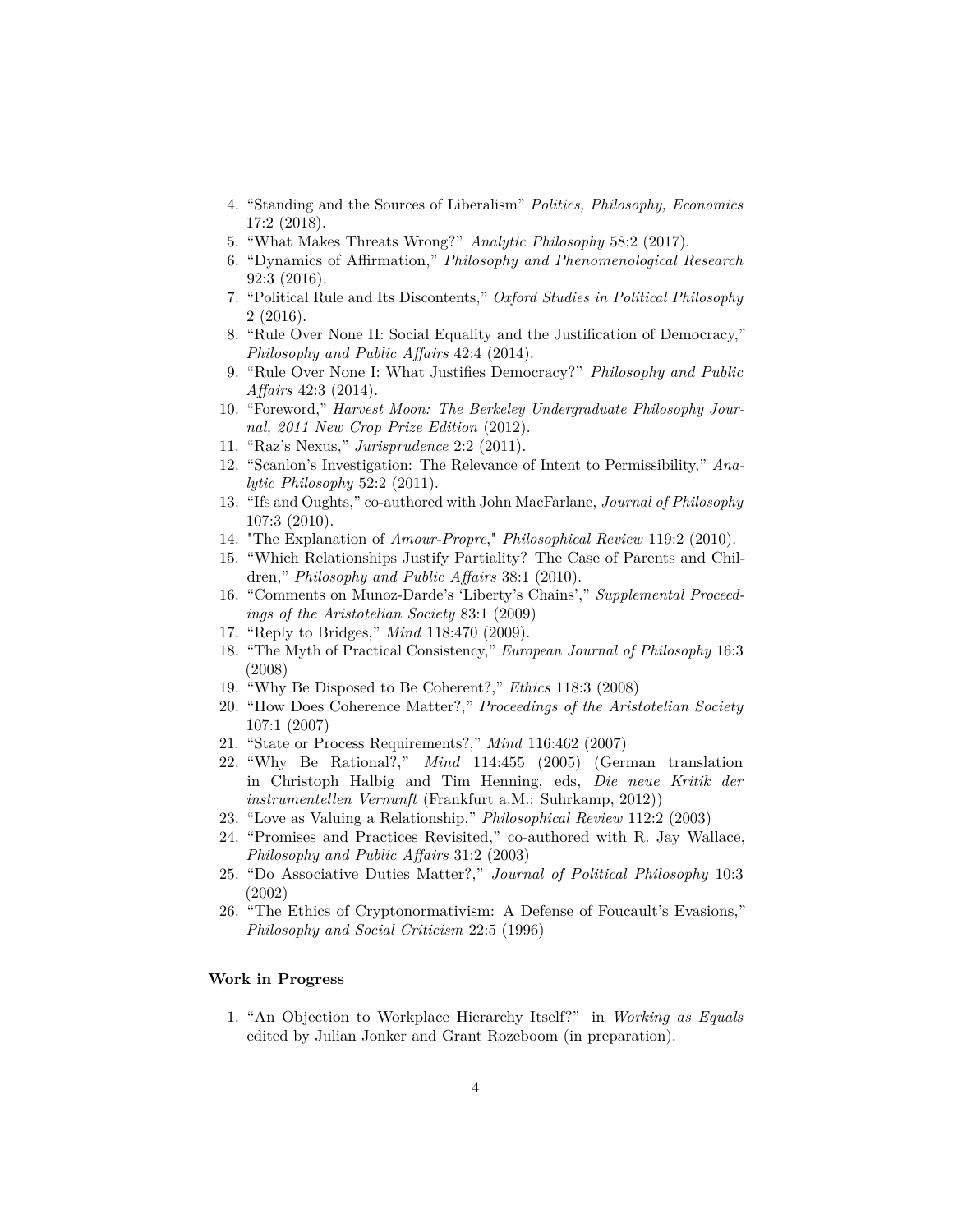- 2. "Towards an Analysis of Social Hierarchy," *Journal of Contemporary Legal Issues*.
- 3. *The Pecking Order: A Philosophy of Social Hierarchy* (Cambridge: Harvard University Press, in preparation).

## **Encyclopedia Entries**

- 1. "Instrumental Rationality," co-authored with John Brunero in *Stanford Encyclopedia of Philosophy*
- 2. "Objectivity in Ethics," in *Encyclopedia of Philosophy, Second Edition*, ed. Donald Borchert (Detroit: Macmillan Reference USA, 2006)
- 3. Addendum to "Love," in *Encyclopedia of Philosophy, Second Edition*, ed. Donald Borchert (Detroit: Macmillan Reference USA, 2006)

## **Reviews**

- 1. Christopher H. Achen and Larry M. Bartels, *Democracy for Realists* (Princeton University Press, 2016) and Jason Brennan, *Against Democracy* (Princeton University Press, 2016) in *Boston Review* February 17, 2017.
- 2. R. Jay Wallace, Philip Pettit, Samuel Scheffler, and Michael Smith, *Reason and Value: Themes from the Moral Philosophy of Joseph Raz* (Oxford: Clarendon Press, 2004) in *Mind* 115:458 (2006)
- 3. Harry G. Frankfurt, *The Reasons of Love* (Princeton: Princeton University Press, 2004) in *Journal of Philosophy* 103:1 (2006)

#### **Talks**

- 1. Shearman Lectures, University College London, UNITED KINGDOM, Summer 2023
- 2. Passmore Lecture, Australian National University, AUSTRALIA, Postponed
- 3. Excerpts from *The Pecking Order*, University of San Diego Law School, Fall 2021
- 4. Keynote lecture, "Working as Equals" Workshop at Saint Mary's College of California, Spring, 2021. (Co-sponsored by the Zicklin Center for Business Ethics Research at the Wharton School and the Elfenworks Center for Responsible Business at Saint Mary's.)
- 5. Workshop on *Equality and Rule*, USC Spring 2021
- 6. Workshop on *Equality and Rule*, NYU, Fall 2020
- 7. Keynote lecture, Conference in Legal and Political Philosophy, Torcuato Di Tella University, Buenos Aires, ARGENTINA, Postponed
- 8. Brigham Young University, Postponed
- 9. Excerpts from *Equality and Rule*, Conference on Discrimination and Subordination, University of Toronto, CANADA, Fall 2019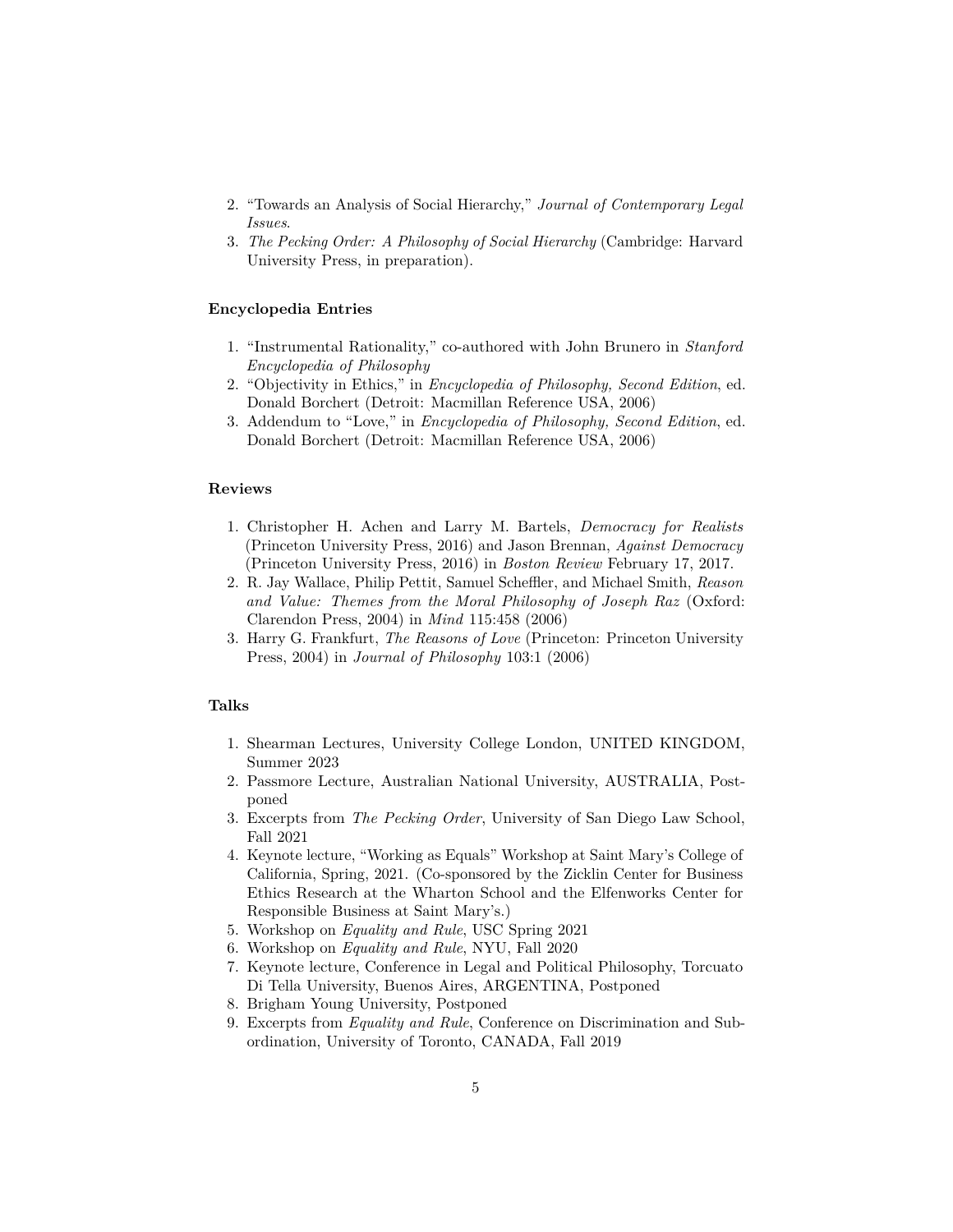- 10. Comments on Sophia Moreau, *Faces of Inequality*, University of Toronto, CANADA, Fall 2019
- 11. Excerpts from *Equality and Rule*, Legal Theory Workshop, University of Toronto, CANADA, Fall 2019
- 12. "Reasons for Which One X-ed," Keynote Lecture, Conference on Normativity, University of Cardiff, UNITED KINGDOM, Summer 2019
- 13. "Saving Posterity from a Worse Fate," Keynote Lecture, Society for Applied Philosophy, University of Cardiff, UNITED KINGDOM, Summer 2019
- 14. "Principles of Equality and Claims on Institutions" New Directions in Social Justice Theorizing, UC San Diego, Spring 2019
- 15. Panelist for "Preferences: Uncertainty, Existence, Plasticity," Center for Human-Compatible Artifical Intelligence 3rd Annual Conference, Spring 2019
- 16. "What, If Anything, Is Wrong with Gerrymandering?" Travails of Democracy Conference, University of San Diego Law School, Spring 2019
- 17. "Equality and Rule," Work in Progress Talk, UC Berkeley, Spring 2019
- 18. "Favoritism and Equality," APA author meets critics session on T.M. Scanlon, *Why Does Inequality Matter?*, Winter 2019
- 19. "Official Corruption," Legal Theory Workshop, University of Virginia Law School, Fall 2018
- 20. "Saving Posterity from a Worse Fate," Colloquium in Legal and Political Philosophy, Queens University, CANADA, Fall 2018
- 21. "Saving Posterity from a Worse Fate," Philosophy Colloquium, Princeton University, Fall 2018
- 22. "Should AI Satisfy Preferences?" Interdisciplinary Seminar, Center for Human-Compatible Artificial Intelligence, UC Berkeley, Fall 2018
- 23. Comment on Felix Koch, "Facilitative Reasons and Instrumental Value," Value in Practice: A Conference on the Philosophy of Joseph Raz, King's College London, UNITED KINGDOM, Summer 2018
- 24. "Official Corruption," The Practical, the Political, and the Ethical Workshop, Institute for Philosophy, University of London, UNITED KINGDOM, Summer 2018
- 25. "Relational Equality and Political Legitimacy," Association of Social and Political Philosophy Conference, Rome, ITALY, Summer 2018
- 26. "The Complaints of Posterity," Intergenerational Justice and the Rights and Duties of Procreators Conference, Universitat Pompeu Fabra, Barcelona, SPAIN, Summer 2018
- 27. "Official Corruption," Lee Lecture, All Souls College, Oxford, UNITED KINGDOM, Summer 2018
- 28. "Official Corruption," London School of Economics, UNITED KINGDOM, Summer 2018
- 29. "Official Corruption," DaGERS, UC Davis, Spring 2018
- 30. "Official Corruption," Political Philosophy Colloquium, New York University, Spring 2018
- 31. "What, If Anything, Is Wrong with Gerrymandering?" Ethics Forum, New York University, Spring 2018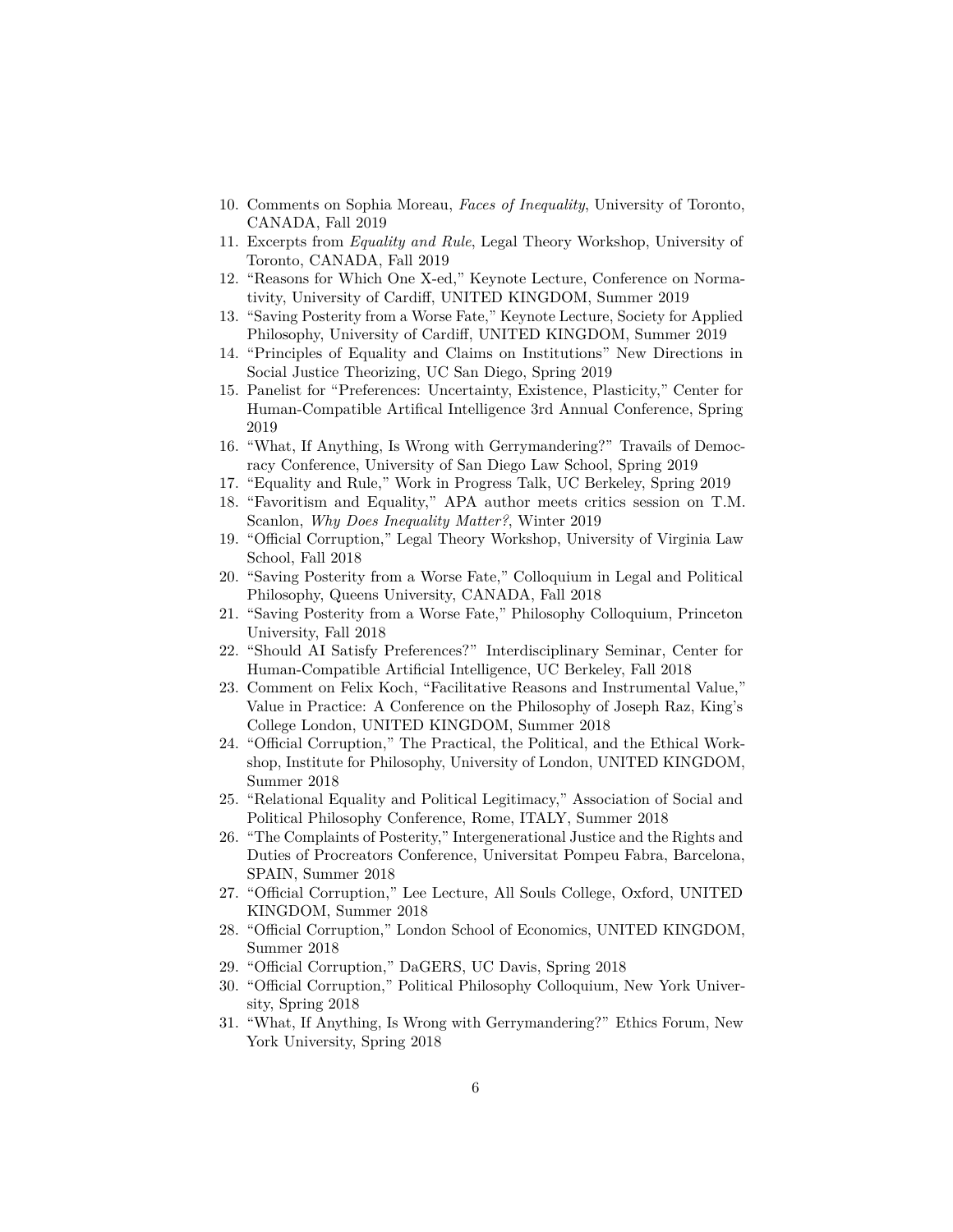- 32. "Official Corruption," Conference at Worcester College, Oxford, UNITED KINGDOM, Spring 2018
- 33. "Being Under the Power of Others," Colloquium, Center for Political Philosophy, University of Leiden, NETHERLANDS, Spring 2018
- 34. "Official Corruption," Keynote Address, Society for the Theory of Ethics and Politics, Northwestern University, Spring 2018
- 35. "Official Corruption," Keynote Address, Berlin, GERMANY, Winter 2017
- 36. "Political Corruption," Chapel Hill Colloquium, University of North Carolina, Fall 2017
- 37. "Pathologies of American Democracy" What Now? Conference, UC Berkeley, Fall 2017
- 38. "Being Under the Power of Others," Political Theory Colloquium, University of Chicago, Spring 2017
- 39. "Democratic Law as Medium and Message," Comment on Seana Shiffrin's Tanner Lectures, UC Berkeley, Spring 2017
- 40. "The Immorality of Coercion," Regulation of Coercion Conference, University of British Columbia, CANADA Spring 2017
- 41. "Democracy for Idealists," Kadish Workshop in Law, Philosophy, and Political Theory, Joshua Cohen and Veronique Munoz-Darde, UC Berkeley, Fall 2016
- 42. Nuffield Political Theory Workshop, Nuffield College, Oxford University, UNITED KINGDOM, Spring 2016 (cancelled)
- 43. Political Theory Research Seminar, All Souls, Oxford University, UNITED KINGDOM, Spring 2016 (cancelled)
- 44. Popper Talk, London School of Economics, UNITED KINGDOM, Spring 2016 (cancelled)
- 45. Comte Lecture, London School of Economics, UNITED KINGDOM, Spring 2016 (cancelled)
- 46. Colloquium, University of Pennsylvania, Spring 2016 (cancelled)
- 47. "What Makes Threats Wrong?" Political Theory Workshop, Stanford University, Spring 2016
- 48. "What Makes Threats Wrong?" Colloquium, MIT, Spring 2016
- 49. Work in Progress Talk, University of California, Berkeley, Spring 2016
- 50. "A Liberalism Beyond Liberty?"*Politics, Philosophy, and Economics* Conference, Murphy Institute, Tulane University, Spring 2016
- 51. "What Makes Threats Wrong?" *Analytic Philosophy* Symposium, University of Texas, Austin, Fall 2015
- 52. "Political Rule and Its Discontents," Conference on Responsibility Beyond the State, Institute for Practical Ethics and Public Life and the Program in Political Philosophy, Policy, and Law, University of Viriginia, Spring 2015
- 53. "Being Under the Power of Others," Colloquium, University of Pittsburgh, Spring 2015
- 54. "Corruption and Contribution," Panel on "Democracy in an Age of Inequality," with Ann Cudd, Derrick Darby, Lani Guinier, Samuel Issacharoff, and Rick Pildes, Pacific APA, Vancouver, Spring 2015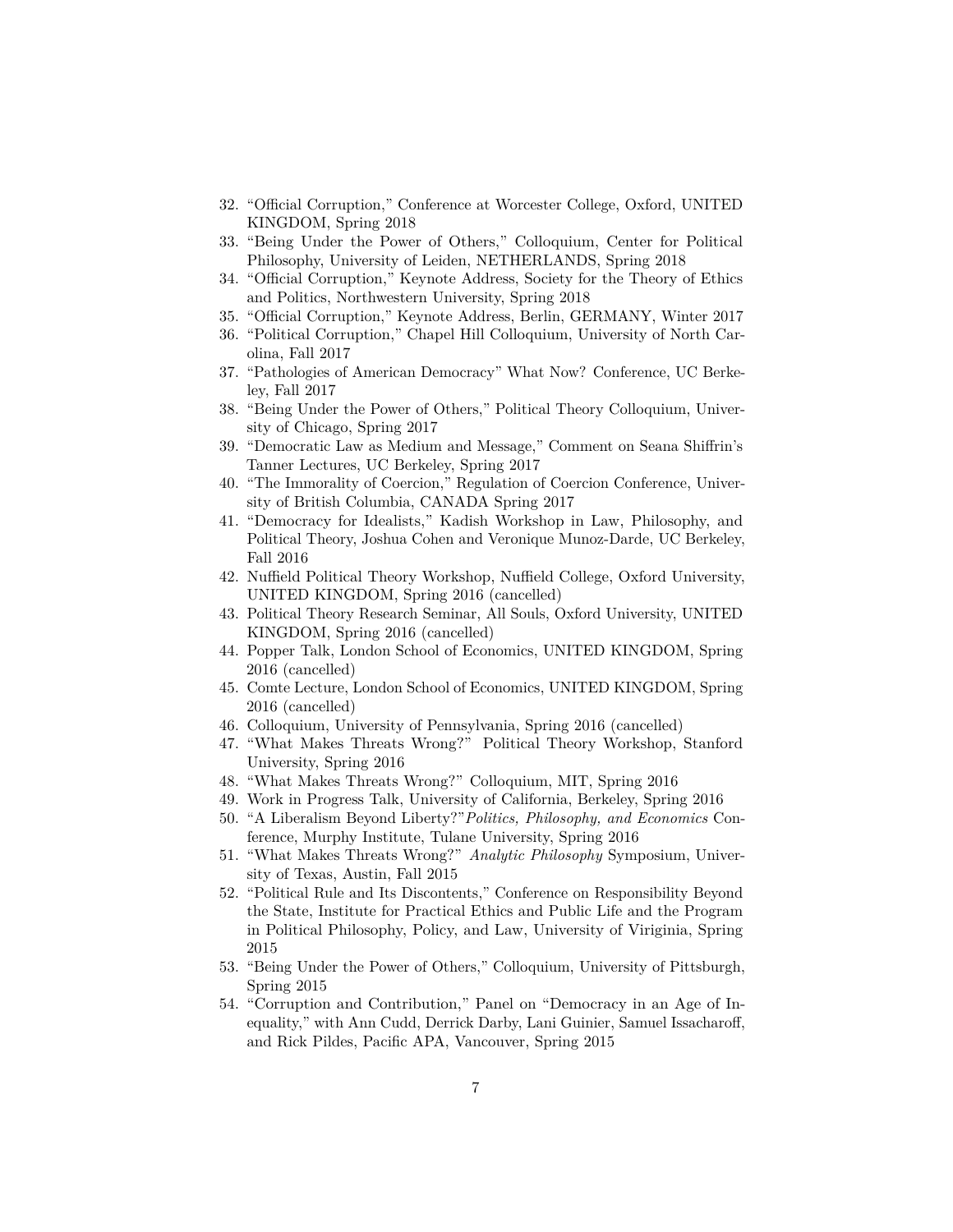- 55. Comments on Elizabeth Anderson's Tanner Lecture, "Private Government," Princeton University, Spring 2015
- 56. Summary of Samuel Scheffler, *Death and the Afterlife*, Berkeley Social Ontology Group, University of California, Berkeley, Fall 2014
- 57. "Being Under the Power of Others," Ethics, Law, and Public Policy Seminar, run by the Mexican Society of Applied Philosophy (SOMEFA), at the Department of Political Studies at the Center for Research and Teaching in Economics (CIDE), Mexico City, MEXICO, Fall 2014
- 58. Comments on T.M. Scanlon, "Equality of Opportunity: A Normative Anatomy," Boalt School of Law, Fall 2014
- 59. "Justifying the State," Colloquium, University of Arizona, Fall 2014
- 60. "Being Under the Power of Others," Brown Bag Talk, Arizona Freedom Center, Fall 2014
- 61. "Justifying the State," Oxford Studies in Political Philosophy Conference, University of Missouri, Fall 2014
- 62. Comments on A.J. Julius, *Reconstruction*, University of Toronto, CANADA, Summer, 2014
- 63. "Justifying the State," Seminar, Center for Ethics and Public Affairs at the Murphy Institute, Tulane University, Spring, 2014
- 64. "Rule Over None: Social Equality and the Value of Democracy," Colloquium, Arizona State University, Spring, 2014
- 65. "Notes on Reasons and Rationality," Practical Reasoning Workshop, part of the Practical Thought and Good Action Research Network (funded by the DFG), University of Giessen, GERMANY, November 15-17, 2013
- 66. Comments on Mark Schroeder, "The Price of Supervenience," Young Ethicists Network Workshop, Princeton University, Fall, 2013
- 67. "Justifying the State," Dick Fallon and Tim Scanlon's Law and Philosophy Workshop, Harvard University, Fall, 2013
- 68. "Justifying the State," Colloquium, Brown University, Fall, 2013
- 69. "Love as Valuing a Relationship" and "Notes on Reasons and Rationality," Graduate Workshop, ANU, AUSTRALIA, Summer, 2013
- 70. "Being Under the Power of Others," Justice and Democracy Conference, ANU, AUSTRALIA, Summer, 2013
- 71. "Justifying the State," Graduate Workshop on Legitimacy with Massimo Renzo and Annie Stilz, ANU, AUSTRALIA, Summer 2013
- 72. "Rule Over None: Social Equality and the Value of Democracy, Part 2" Seminar, ANU, AUSTRALIA, Summer 2013
- 73. "Rule Over None: Social Equality and the Value of Democracy, Part 1," MSPT Seminar, ANU, AUSTRALIA, Summer 2013
- 74. "Rule Over None: Social Equality and the Value of Democracy," Colloquium, UCLA, Spring, 2013
- 75. "Justifying the State," Ethics Writing Seminar, UCLA, Spring, 2013
- 76. "Rule Over None: Social Equality and the Value of Democracy," Colloquium, New York University, Spring 2013
- 77. "Rule Over None: Social Equality and the Value of Democracy," Colloquium, University of Colorado, Boulder, Spring 2013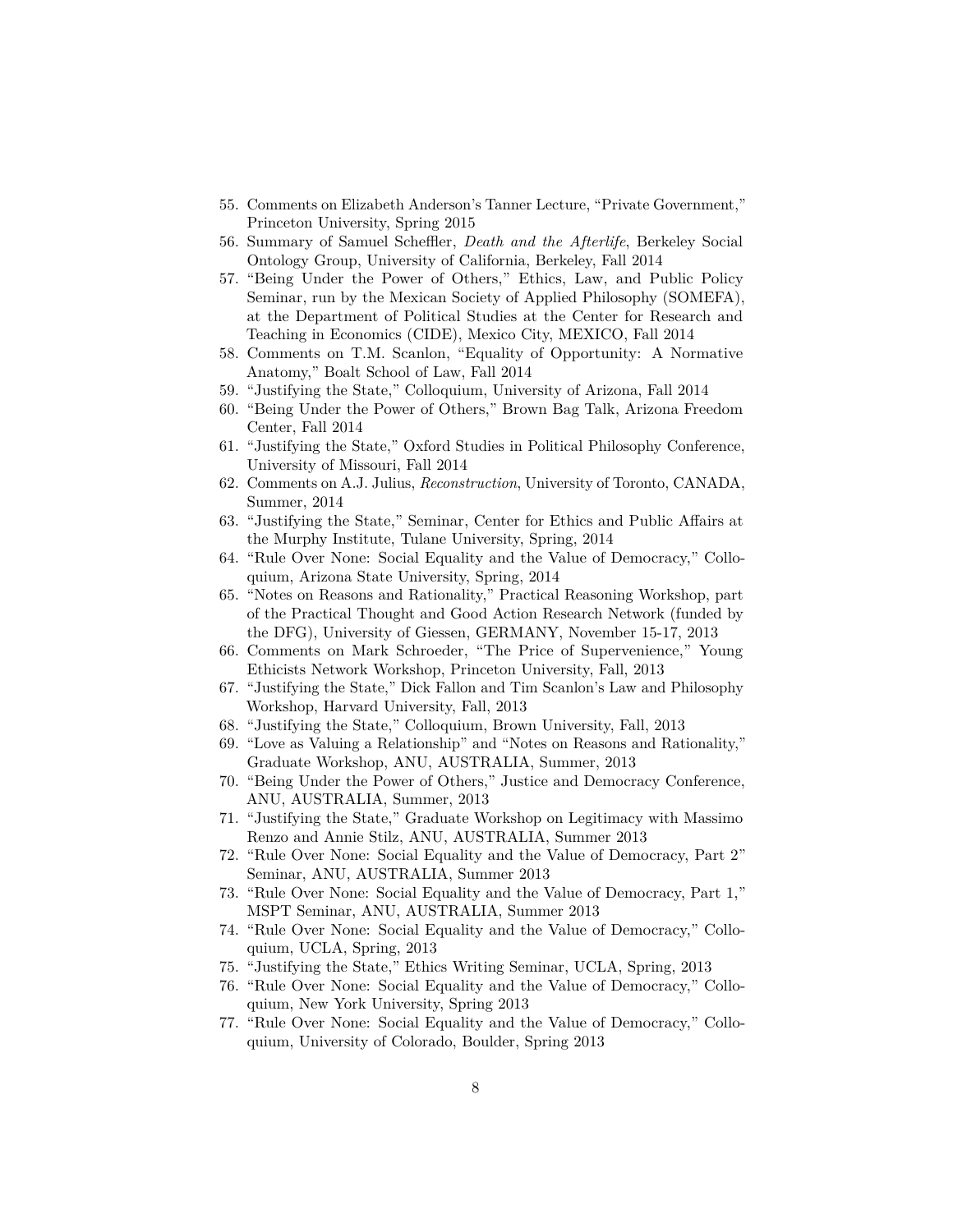- 78. "Rule Over None: Social Equality and the Value of Democracy," Workshop in Law, Philosophy, and Political Theory, Boalt Hall School of Law, University of California, Berkeley, Spring 2013
- 79. Participant, Reasons and Normativity Conference, NYU Abu Dhabi, UNITED ARAB EMIRATES, Winter 2013
- 80. Comments on Fred Neuhouser on Rousseau, The Ninth NYU Conference on Issues in Modern Philosophy, "Inequality," New York University, November 9-10, 2012
- 81. Comments on Sarah McGrath, Young Ethicists Network Workshop, Princeton University, Fall 2012
- 82. "On the Justification of State Force," Joseph Raz's seminar, Columbia University, Fall 2012
- 83. "Rule Over None: Social Equality and the Value of Democracy," Understanding Equality Conference, University College London, UNITED KINGDOM, Spring 2012
- 84. "Rule Over None: Social Equality and the Value of Democracy," Young Ethicists Network Workshop, Princeton University, Spring 2012
- 85. "Rule Over None: Social Equality and the Value of Democracy," Keynote Lecture, Undergraduate Philosophy Conference, University of Puget Sound, Spring 2012
- 86. "Comments on Leslie Green, 'Constituting the People' " Kadish Lecture, Boalt Hall School of Law, University of California, Berkeley, Spring 2012
- 87. "Rule Over None: Social Equality and the Value of Democracy," Darrell Royal Ethics Conference, University of Texas, Austin, Spring 2012
- 88. "Rule Over None: Social Equality and the Value of Democracy," Colloquium, Ohio State University, Fall 2011
- 89. "Instrumental Reasons," Colloquium, University of Nebraska, Fall 2011
- 90. "Rule Over None: Social Equality and the Value of Democracy," Political Philosophy Colloquium, Princeton University, Fall 2011
- 91. "Rule Over None: Social Equality and the Value of Democracy," Joseph Raz's seminar, Columbia University, Fall 2011
- 92. "Which Relationships Justify Partiality?" Akeel Bilgrami and Jon Elster's Mellon Seminar, Columbia University, Fall 2011
- 93. "Raz's Nexus," Workshop on Joseph Raz's Philosophy of Normativity, Centre for Law and Cosmopolitan Values, University of Antwerp, BELGIUM, April 2011
- 94. "Instrumental Reasons," Session on "Instrumental Reason," American Philosophical Association Central Division, March 2011
- 95. "Instrumental Reasons," Workshop on Reasons and Rational Choice, London School of Economics, UNITED KINGDOM, February 2011
- 96. Master Class on Reasons and Rational Choice, London School of Economics, UNITED KINGDOM, February 2011
- 97. "Toward a Principle of Instrumental Transmission," Colloquium, Harvard University, November 2010
- 98. "Having a Say," Colloquium in Legal, Moral and Political Philosophy, New York University, fall 2010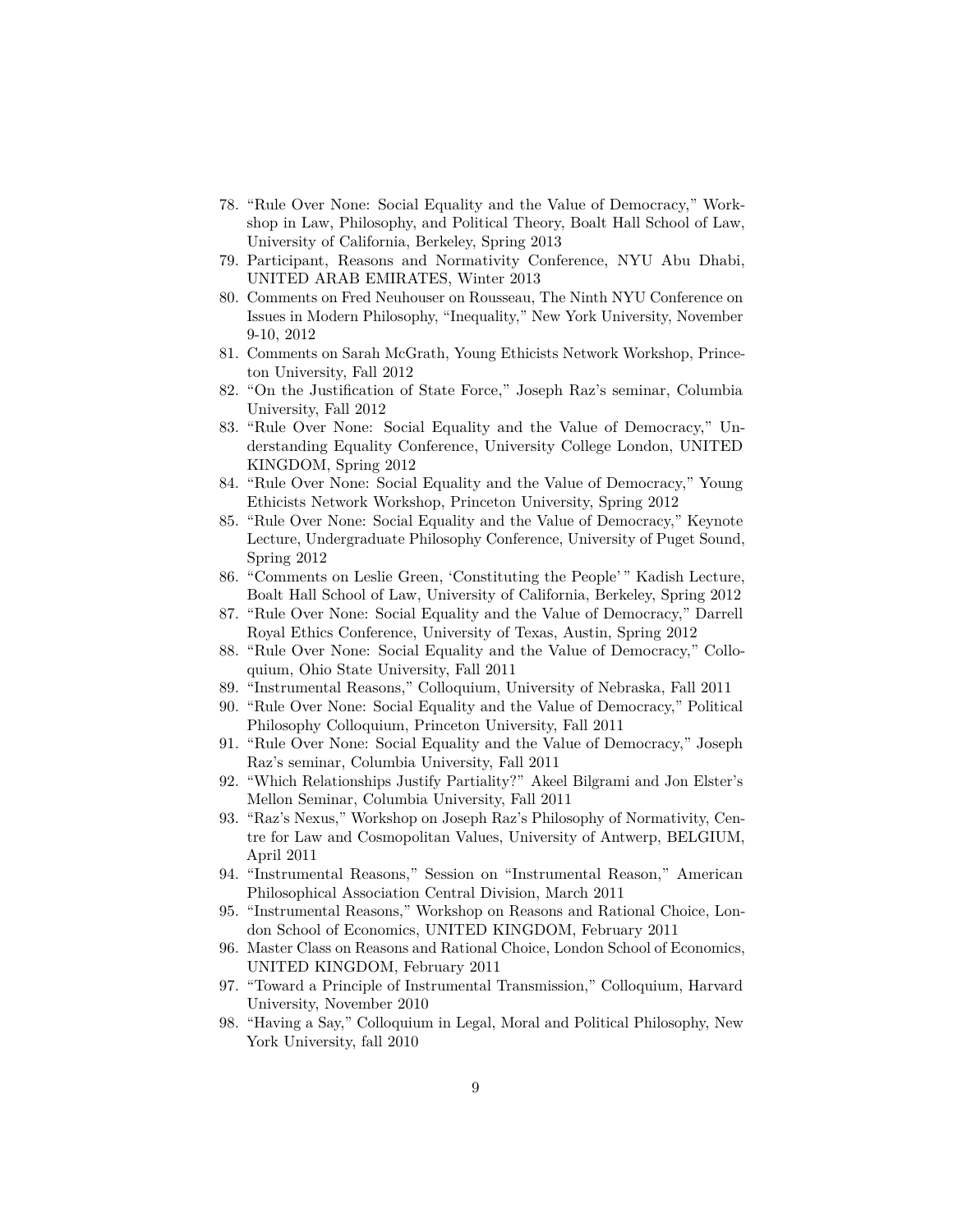- 99. "Toward a Principle of Instrumental Transmission," Colloquium, University of Texas, Austin, October 2010
- 100. "Toward a Principle of Instrumental Transmission," Colloquium, University of San Diego, May, 2010
- 101. "Toward a Principle of Instrumental Transmission," Practical Philosopy Workshop, University of Chicago, April 30, 2010
- 102. "The Explanation of Amour-Propre," Stanford Political Theory Workshop, March 5, 2010
- 103. "Permissibility and Intention: Scanlon's Conjecture," Author Meets Critics Session on T.M. Scanlon, *Moral Dimensions: Permissibility, Meaning, and Blame*, American Philosophical Association Eastern Division Convention, December 2009.
- 104. "Percontations: Loving Wives and Countries," Bloggingheads diavlog with Simon Keller (Victoria University of Wellington), October 2009
- 105. "Instrumental Transmission," Departmental Talk, Texas Tech University, October 2009
- 106. "A Problem With If-Then Arguments," Public Lecture, Texas Tech University, October 2009
- 107. "Comments on Munoz-Darde's 'Liberty's Chains'," Joint Session of the Aristotelian Society and Mind Association, University of East Anglia, UNITED KINGDOM, July 2009
- 108. "Ought: Between Objective and Subjective; Modus Ponens Invalid," Colloquium, Williams College, April 2009
- 109. "Which Relationships Justify Partiality?" Legal Theory Workshop, Yale Law School, March 2009
- 110. "Ought: Between Truth and Justification," Epistemic Normativity Workshop, Indiana University, December 2008
- 111. "Ought: Between Objective and Subjective," Colloquium, University of North Carolina, Chapel Hill, April 2008
- 112. Comments on Joseph Raz, "Reason, Reasons, and Rationality," Conference on Reason and Value, University of California, Santa Barbara, February 2008
- 113. "Which Relationships?," Law and Philosophy Workshop, University of California, Berkeley, January 2008
- 114. "The Myth of Practical Consistency," Law and Philosophy Workshop, University of Southern California, November 2007
- 115. "The Myth of Practical Consistency," 2007 SPAWN on "Practical Reason," Syracuse University, July 2007
- 116. "How Does Coherence Matter?," Moral Sciences Club, University of Cambridge, UNITED KINGDOM, April 2007
- 117. "How Does Coherence Matter?," Aristotelian Society, London, UNITED KINGDOM, April 2007
- 118. "How Does Coherence Matter?," Colloquium, University of Pittsburgh, April 2007
- 119. "How Does Coherence Matter?" Colloquium, University of Southern California, March 2007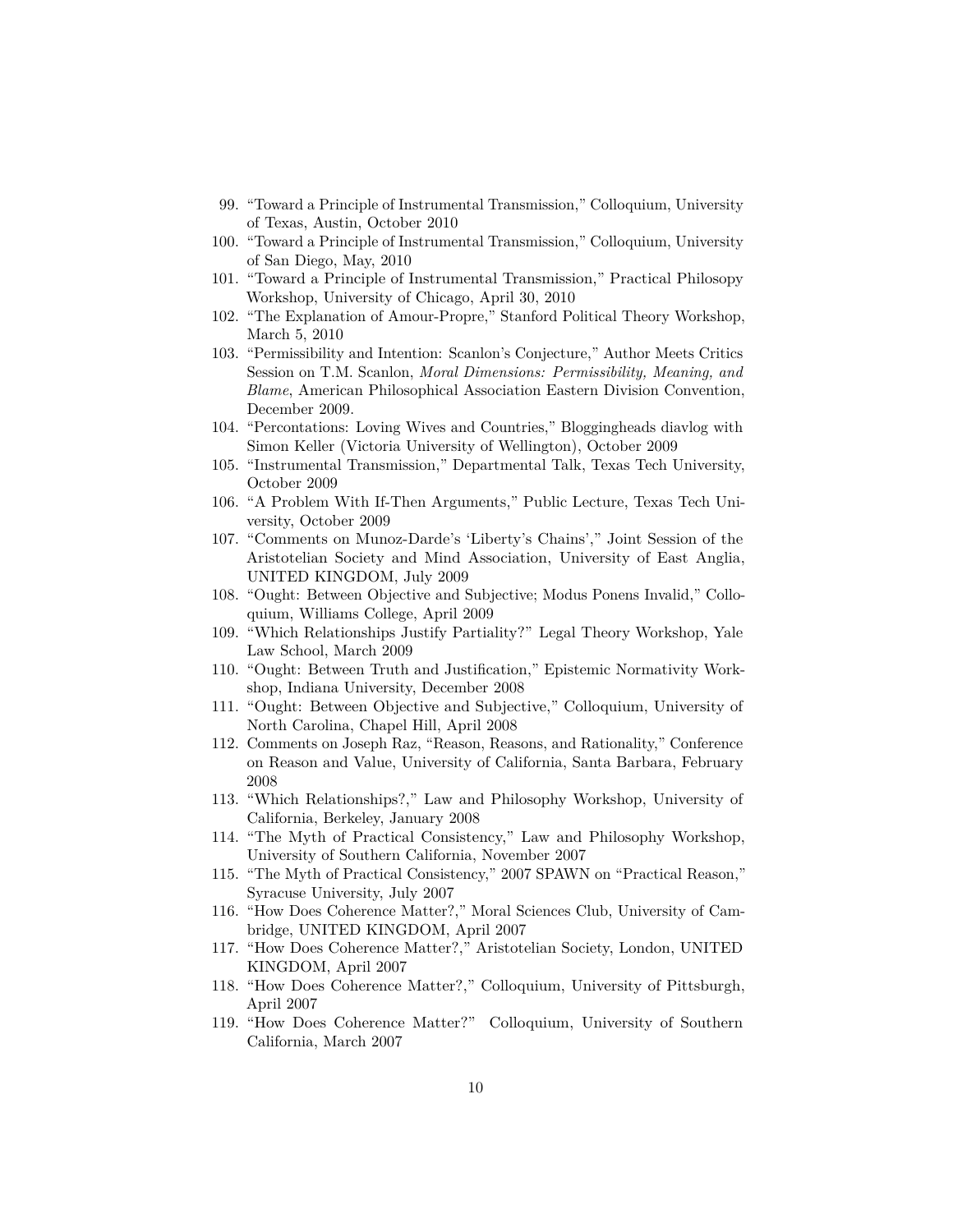- 120. "Why Be Disposed to Be Coherent?," Workshop on Value Theory and Epistemology, University of Stirling, UNITED KINGDOM, November 2006
- 121. "Do Intentions Change Our Reasons?," Departmental Seminar, University of Stirling, UNITED KINGDOM, November 2006
- 122. "Why Be Disposed to Be Coherent?," University of California, Irvine Colloquium, November 2006
- 123. "Why Be Disposed to Be Coherent?," Hester Seminar on Agency and Action, Wake Forest University, September 2006
- 124. "Do We Have Reason to Be Disposed to Be Rational?," Ohio State University/Maribor/Rijeka Conference, Dubrovnik, CROATIA, May 2006
- 125. "Do We Have Reason to Be Disposed to Be Rational?," Workshop on the Normativity of Reasons, Universite de Fribourg, SWITZERLAND, May 2006
- 126. "Why Have Consistent Beliefs?," In Pursuit of Reason: Engaging Joseph Raz on Reason and Value Conference, Institute of Philosophy, University of London, UNITED KINGDOM, May 2006
- 127. "Why Have Consistent Intentions?," Moral Philosophy Seminar, University of Oxford, UNITED KINGDOM, May 2006
- 128. "Why Have Consistent Intentions?," Workshop on Practical Reasons, University of Leeds, UNITED KINGDOM, May 2006
- 129. "Why Have Consistent Intentions?," Bay Area Forum for Law and Ethics (BAFFLE), University of California, Berkeley, April 2006
- 130. "Why Have Consistent Intentions?," Moral and Political Philosophy Group Talk, University of Toronto, CANADA, March 2006
- 131. "Which Relationships?," Impartiality and Partiality in Ethics Conference, University of Reading, UNITED KINGDOM, December 2005
- 132. "Does Intending the End Give One Reason to Take the Means?," Seminar in Ethics and Normative Theory (SENT), Stanford University, November 2005
- 133. "Does Intending the End Give One Reason to Take the Means?," Seminar for Phronesis Analytic Philosophy Group, Universitat de Valencia, SPAIN, November 2005
- 134. "Why Be Coherent?," Seminar for Phronesis Analytic Philosophy Group, Universitat de Valencia, SPAIN, November 2005
- 135. "Why Be Coherent?," Forry and Micken Lecture at Amherst College, November 2005
- 136. "Rationality and Reasons," ECAP 5 Conference, Lisbon, PORTUGAL, August 2005
- 137. Comments on papers by Margaret Gilbert and Michael Pratt, Session on Promises, Pacific APA Convention, March 2005
- 138. "Rationality and Reasons," Ohio State University, April 2005
- 139. Comments on A. John Simmons, "Legitimacy and Territory," Fourth Annual Leadership Conference, Kennedy School of Government, March 2005
- 140. "Rationality and Reasons," Moral Psychology Conference, Franklin and Marshall College, February 2005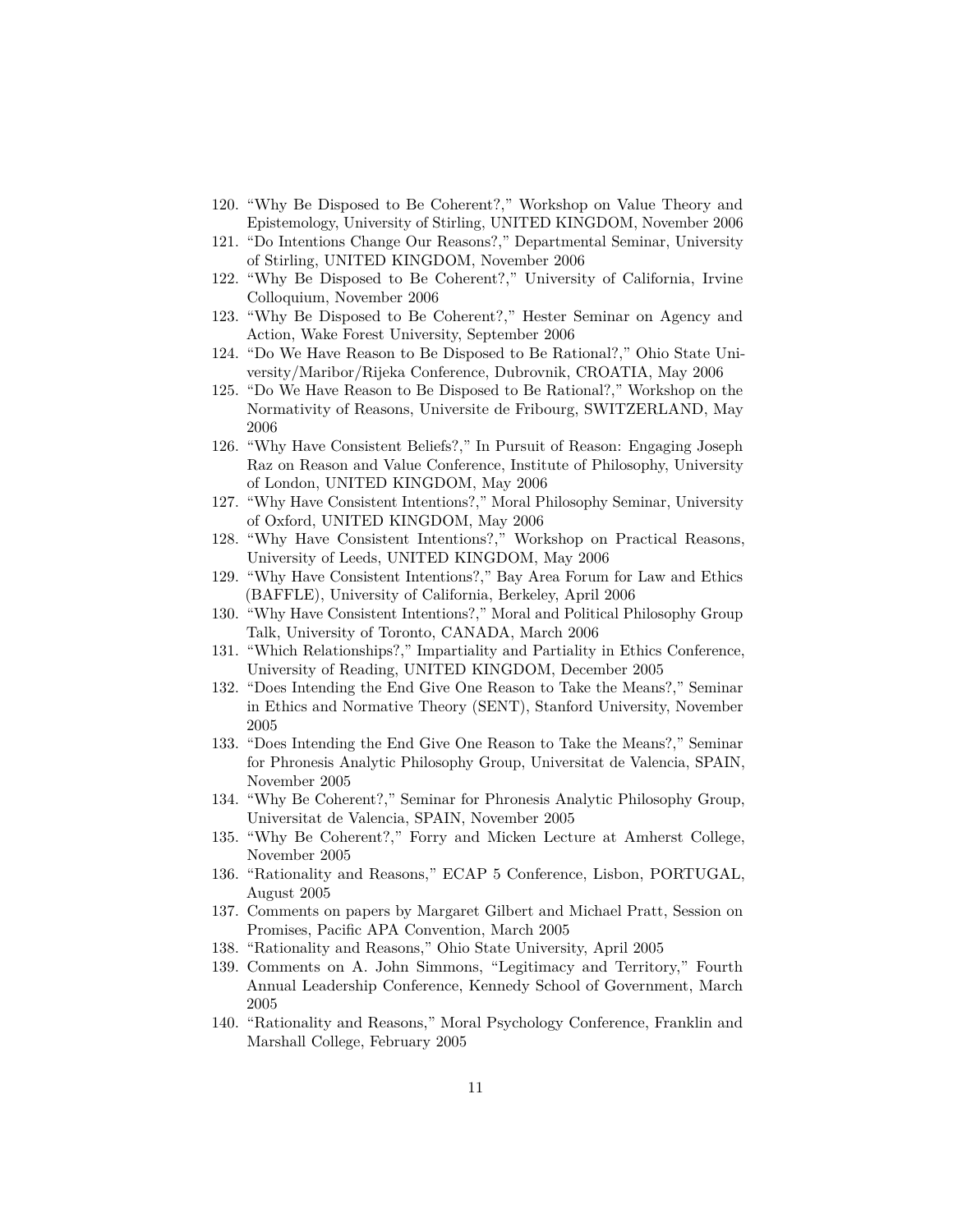- 141. "Rationality and Reasons," University of California at Los Angeles, January 2005
- 142. "Rationality and Reasons," University of California, Berkeley, January 2005
- 143. "The Problems of Partiality," Australasian Association of Philosophy Conference, South Molle Island, AUSTRALIA, July 2004
- 144. "What is Love?," Monash University, Melbourne, AUSTRALIA, July 2004
- 145. "The Normativity of Rationality," Reasons and Rationality Conference, Australian National University, Research School of Social Sciences, AUS-TRALIA, June 2004
- 146. "What is Love?," Phi Sigma Tau Honors Society, California State University at Chico, April 2004
- 147. "Partiality and the Contours of the Moral," Brandeis University, October 2003
- 148. "Partiality and Morality," University of California at Los Angeles, February, 2003
- 149. "Partiality and Morality," Columbia University, January, 2003
- 150. "Partiality and Morality," New York University, January, 2003
- 151. "Scanlon on Promising," Berkeley-Stanford Graduate Student Conference, April 2002

#### **Teaching**

#### **Awards:**

• Divisional Distinguished Teaching Award for Senate Faculty Members, 2010-11. (Awarded annually to one ladder-rank faculty member in the Division of Arts and Humanities.)

## **Introductory lecture courses:**

- Individual Morality and Social Justice, Spring 2017, Spring 2011, Spring 2010, Fall 2007, Fall 2006, Summer 2002
- Are There Any Moral Truths?, Harvard University, Spring 2005
- Objectivity and Subjectivity in Ethics, Harvard University, Spring 2004

## **Intermediate lecture courses:**

- Moral Questions of Data Science, Spring 2022, Spring 2021, Spring 2019
- Philosophy of Race, Ethnicity, and Citizenship, Fall 2017
- Ethical Theories, Fall 2016, Fall 2010, Spring 2007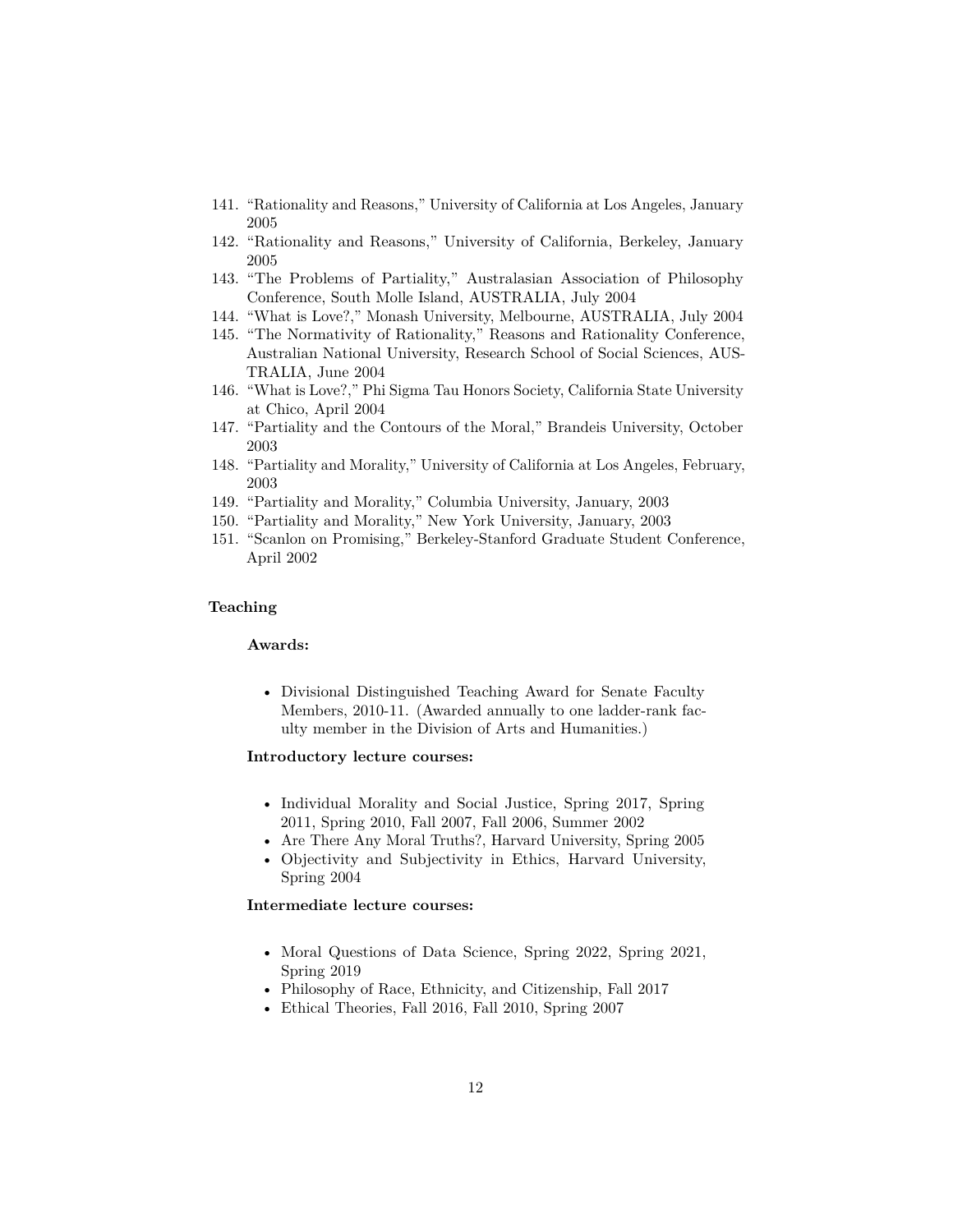- Contemporary Ethical Issues, Fall 2015, Spring 2014, Fall 2012, Summer 2010, Spring 2008
- Special Topics in Political Philosophy, Spring 2010
- Political Philosophy, Summer 2007; Harvard University, Fall 2003
- History of Political Philosophy, Spring 2012, Spring 2007; Harvard University, Fall 2004

#### **Seminars:**

- Equality and Rule, Spring 2020
- Kadish Workshop in Law, Philosophy, and Political Theory, on the theme of Democracy, co-taught with Joshua Cohen, Spring 2018
- Senior Seminar, Spring 2019, Spring 2018, Spring 2017
- First-year seminar, on metaphysics, co-taught with Seth Yalcin, Fall 2015
- Political Rule, Spring 2014
- Recent Work on Political Coercion, Fall 2012
- The Experience of Value, co-taught with Charles Altieri (English), Dorothy Hale (English), Susan Maslan (French), Kate van Orden (Music), Robert Kaufman (Comparative Literature), Whitney Davis (History of Art), Spring 2012
- Promises and Promissory Obligation, co-taught with R. Jay Wallace, Spring 2012
- Democratic Authority, Spring 2011
- Dissertation Seminar, Fall 2009 and Spring 2010
- First-year Seminar, on epistemic normativity, co-taught with John MacFarlane, Fall 2009
- Permissibility, Meaning, and Blame, co-taught with R. Jay Wallace, Spring 2008
- Training Seminar for First-time Graduate Student Instructors, Fall 2007
- Reasons and Rationality, Fall 2006
- Wronging, Harvard University, Fall 2004
- Partiality in Ethical Theory, Harvard University, Fall 2003
- Workshop in Moral and Political Philosophy, Harvard University, Fall 2003 and Spring 2004

# **Dissertation committees in Philosophy and Logic and Methodology of Science:**

- 1. Japa Pallikkathayil, Harvard University, "Your Money or Your Life: Coercion in Personal and Political Contexts," filed 2008
- 2. Fabrizio Cariani, "The Semantics of 'Ought' and the Unity of Modal Discourse," Logic and Methodology of Science, filed 2009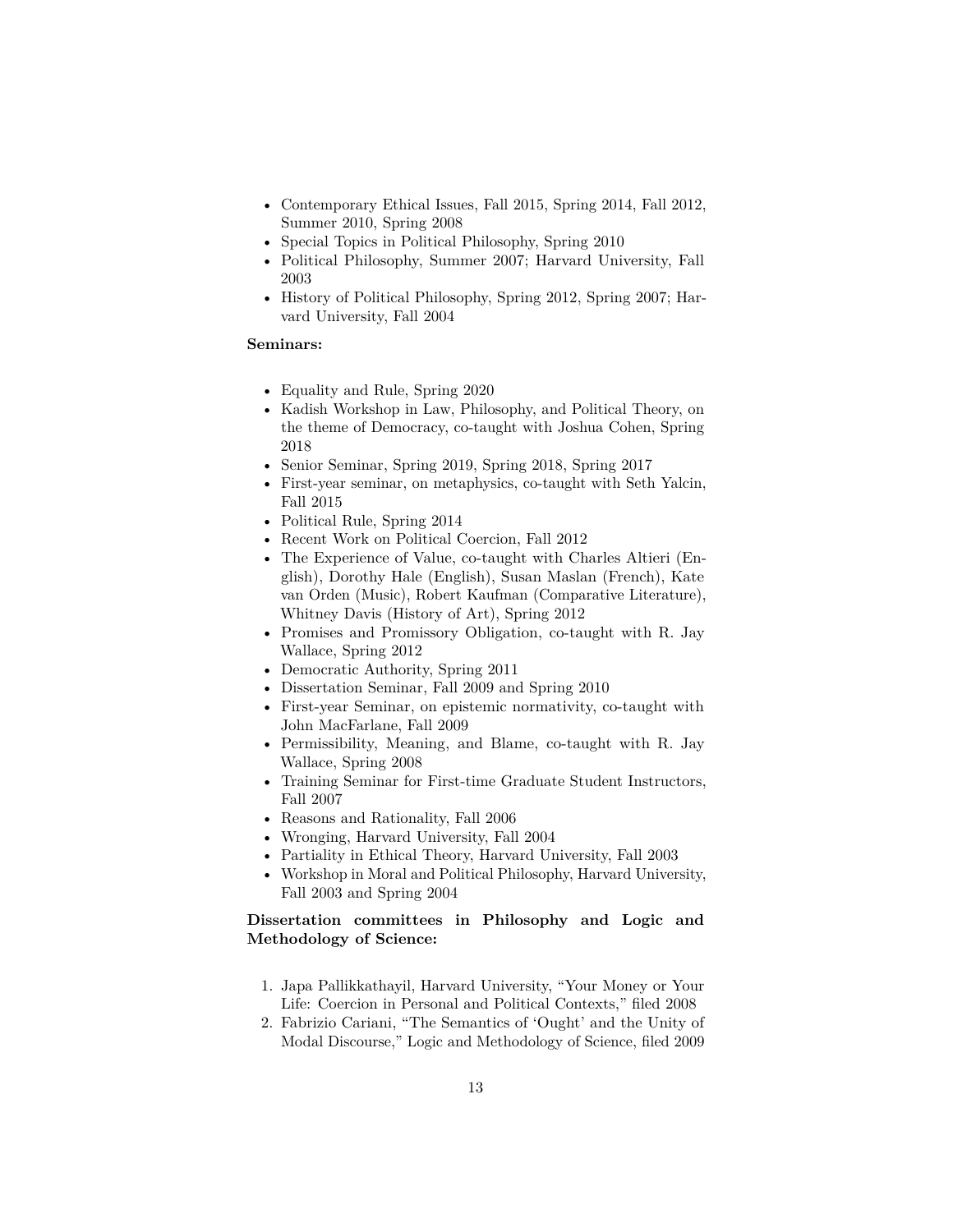- 3. Ian Schnee, "Reasoning from the Facts," filed 2010
- 4. Ben Boudreaux, "Recent Immigration and the Nation: An Account of the Demands of Assimilation," filed 2011
- 5. Andy Engen, "The Reactive Theory of Punishment," filed 2011
- 6. Brian Berkey, "Against Moderate Morality: The Demands of Justice in an Unjust World," filed 2012
- 7. Joseph Barnes, "A Platonic Account of Epistemic Value," filed 2012
- 8. Julia Nefsky, "The Morality of Collective Harm," filed 2012
- 9. Erich Matthes, "Engaging with the Past: Essays on History, Value, and Practical Reason," filed 2013
- 10. Justin Bledin, "Logic Informed," Logic and Methodology of Science, filed 2013
- 11. Max Gee, "Rationality and Expected Utility," filed 2015
- 12. Lindsay Crawford, "Epistemic Obligation in Perspective," filed 2015
- 13. Julian Jonker, "In Defense of Directed Duties," filed 2017
- 14. Jeffrey Kaplan, "Weightless Normativity: A Theory of Law, Language, and More," filed 2018
- 15. Nick French, "Moral Obligation, Mutual Recognition, and Our Reasons to be Moral," filed 2020
- 16. Kirsten Pickering, "Why Answer the Epistemic Challenge?" filed 2020
- 17. Dan Khokhar
- 18. Scott Casleton
- 19. Monika Chao
- 20. Christian Nakazawa

# **Dissertation committees as external member:**

- 1. Carla Yumatle, "Philosophical Presuppositions of Liberal Democracy," Political Science, filed 2010
- 2. Stephen Galoob, "A Liberal Theory of Reparation," Jurisprudence and Social Policy, filed 2014
- 3. Adam Hill, "A Behavioral Approach to Contemporary Electoral Accountability," Jurisprudence and Social Policy, filed 2016

# **Qualifying exams in philosophy:**

- 1. Mike Titelbaum, 2005
- 2. Tamar Lando, 2007
- 3. Markus Kohl, 2007
- 4. Julia Nefsky, 2008
- 5. Justin Bledin, 2008
- 6. Erin Beeghly, 2009
- 7. Eugene Chislenko, 2009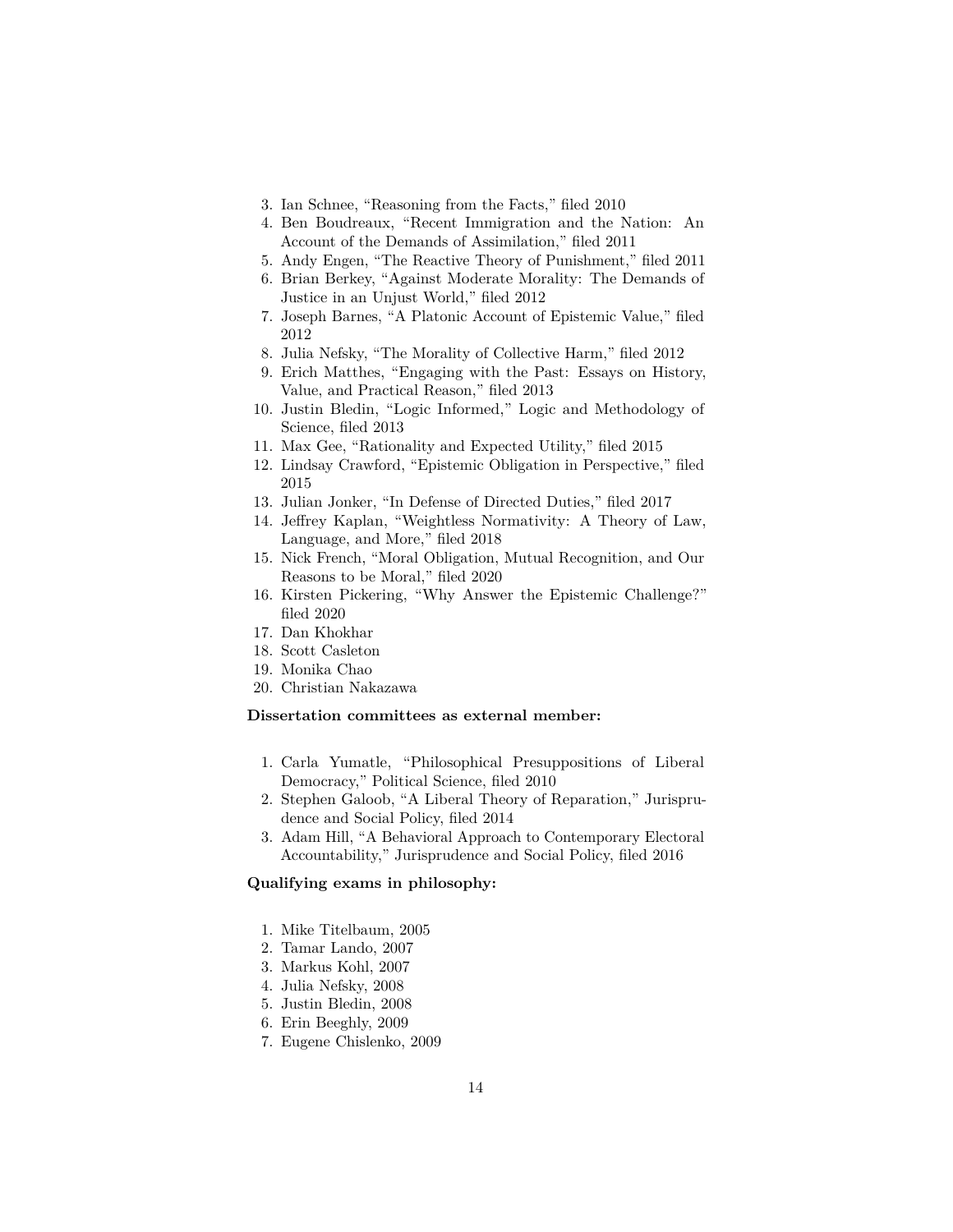- 8. Stephen Thurman, 2010
- 9. Max Gee, 2010
- 10. Peter Epstein, 2010
- 11. Katie Mantoan, 2011
- 12. Kirsten Pickering, 2012
- 13. Jeff Kaplan, 2013
- 14. Dan Khokhar, 2016
- 15. Ravit Dotan, 2017
- 16. Blake Harper, 2018
- 17. Scott Casleton, 2019
- 18. Monika Chao, 2021
- 19. Jes Heppler, 2021
- 20. Christian Nakazawa, 2021
- 21. Daniel Proske, 2022

#### **Qualifying exams as external member:**

- 1. Richard Ashcroft, Political Science, 2010
- 2. Athmeya Jayaram, Political Science, 2010
- 3. Stephen Galoob, Jurisprudence and Social Policy, 2010
- 4. Luke Haqq, Jurisprudence and Social Policy, 2011
- 5. Adam Hill, Jurisprudence and Social Policy, 2011
- 6. Amin Afrouzi, Jurisprudence and Social Policy, 2019
- 7. Joel Sati, Jurisprudence and Social Policy, 2019

## **Department Service**

- Chair, since July 2019
- Summer Chair, July 2010, July 2011, June–July 2012, June 2017, June 2019
- Undergraduate Advisor, July 2010–June 2014, July 2015–June 2019
- Member, Search Committee, years omitted for confidentiality
- Member, Graduate Admissions Committee, year omitted for confidentiality
- Equity Officer, Fall 2009

# **University Service**

- Member, Faculty Steering Committee, Kavli Center for Ethics, Science, and the Public, since December 2021
- Member, Arts and Humanities For the Future Task Force, Spring 2020– Spring 2021
- Member, Academic Freedom Committee, Fall 2017–Spring 2019
- Member, Advisory Board of Kadish Center for Morality, Law and Public Affairs, since Spring 2009